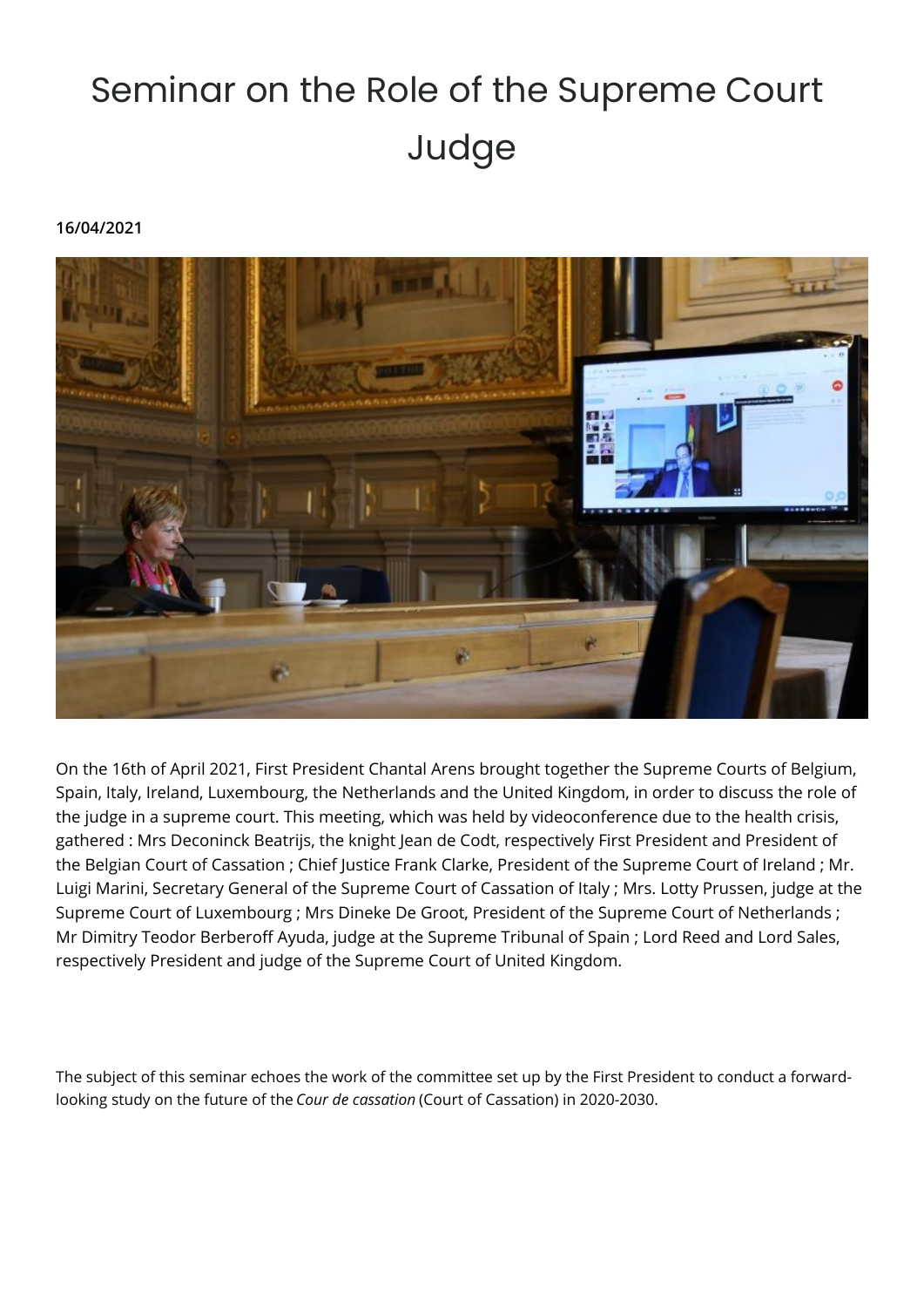In a context marked by the health crisis, First President Chantal Arens wished to organise a discussion between the supreme courts, in order to share their reflections on the transformations of the environment of the Supreme Court judge and the possible evolution of his role. While the annual meeting of the Network of Presidents of the Judiciary Supreme Court of the European Union had to be postponed, First President Chantal Arens expressed her wish for the Network to take up this topic.



The seminar was structured around speeches from each represented court. Various topics were discussed, such as the impact of digitalisation on the role of the judge or the relationship between supreme courts and other national institutions, in particular with the legislative power. The debates mainly focused on the growing influence of international law within national legal systems: the integration of the European Union and Council of Europe standards, the preliminary ruling dialogue with the Court of Justice of the European Union and the development of globalized litigations.